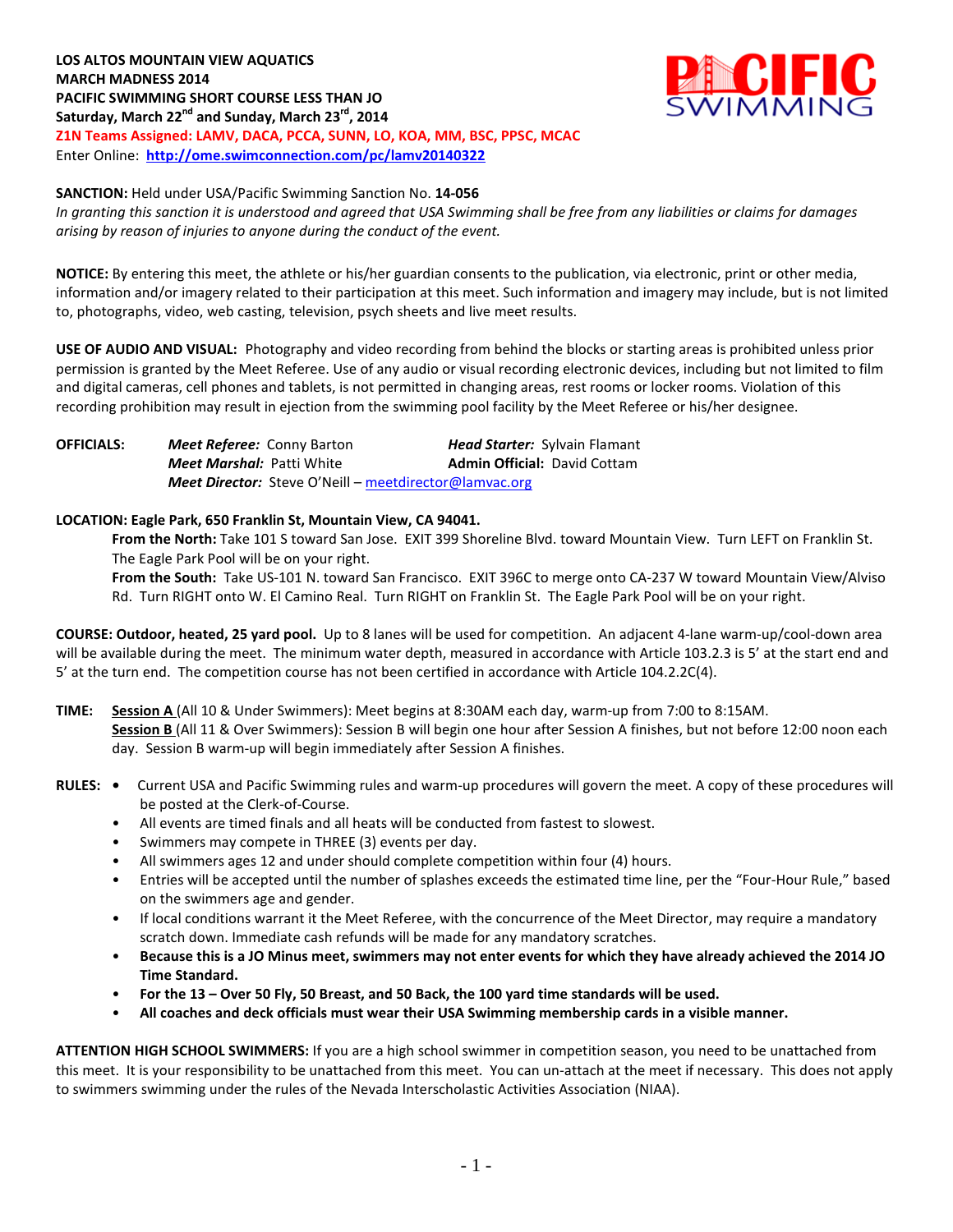**UNACCOMPANIED SWIMMERS:** Any USA-S athlete-member competing at the meet must be accompanied by a USA Swimming member-coach for the purposes of athlete supervision during warm-up, competition and warm-down. If a coach-member of the athlete's USA-S Club does not attend the meet to serve in said supervisory capacity, it is the responsibility of the swimmer or the swimmer's legal guardian to arrange for supervision by a USA-S member-coach. The Meet Director or Meet Referee may assist the swimmer in making arrangements for such supervision; however, it is recommended that such arrangements be made in advance of the meet by the athlete's USA-S Club Member-Coach.

**RACING STARTS:** Swimmers must be certified by a USA-S member-coach as being proficient in performing a racing start, or must start the race in the water. It is the responsibility of the swimmer or the swimmer's legal guardian to ensure compliance with this requirement.

**RESTRICTIONS:** • Smoking and the use of other tobacco products is prohibited on the pool deck, in the locker rooms, in spectator seating, in standing areas and in all areas used by swimmers, during the meet and during warm-up periods.

- Sale and use of alcoholic beverages is prohibited in all areas of the meet venue.
- No glass containers are allowed in the meet venue.
- No propane heater is permitted except for snack bar/meet operations.

• All shelters must be properly secured and only on designate areas. Pool side areas are reserved for coaches and officials only. All other shelters will be on other designated areas only.

• Pets, not including guide dogs, are strictly prohibited in all areas of the meet venue.

• Except where venue facilities require otherwise, changing into or out of swimsuits other than in locker rooms or other designated areas is not appropriate and is strongly discouraged.

**ELIGIBILITY:** • Swimmers must be current members of USA-S and enter their name and registration number on the meet entry card as they are shown on their Registration Card. If this is not done, it may be difficult to match the swimmer with the registration and times database. The meet host will check all swimmer registrations against the SWIMS database and if not found to be registered, the Meet Director shall accept the registration at the meet (a \$10 surcharge will be added to the regular registration fee). Duplicate registrations will be refunded by mail.

• Swimmers in the "A" Division must have met at least the listed "PC-A" time standard. Swimmers in the "B" Division must have met at least the listed "PC-B" time standard. All entry times slower than the listed "PC-B" time standard will be in the "C" Division.

• Entries with **"NO TIME" will be ACCEPTED**.

• Entry times submitted for this meet will be checked against a computer database and may be changed in accordance with Pacific Swimming Entry Time Verification Procedures.

• Disabled swimmers are welcome to attend this meet and should contact the Meet Director or Meet Referee regarding and special accommodations on entry times and seeding per Pacific Swimming policy.

• Swimmers 19 years of age and over may compete in the 13 & Over events for time only, no awards. Such swimmers must have met standards for the 17-18 age group.

• The swimmer's age will be the age of the swimmer on the first day of the meet.

**ENTRY PRIORITY:** Zone 1 North swimmers from **LAMV, DACA, PCCA, SUNN, LO, KOA, MM, BSC, PPSC, and MCAC** entering online must do so by **11:59 PM on Wednesday, March 5th** in order to receive priority acceptance to the meet. Surface mail entries must be postmarked by Monday, March 3<sup>rd</sup> in order to receive priority acceptance to the meet. No swimmers other than those from **LAMV, DACA, PCCA, SUNN, LO, KOA, MM, BSC, PPSC, and MCAC** may enter the meet until the preference period has concluded.

**ENTRY FEES:** \$2.75 per event plus an \$8.00 participation fee per swimmer. Entries will be rejected if payment is not sent at time of request.

**ONLINE ENTRIES:** To enter online go to **<http://ome.swimconnection.com/pc/lamv20140322>** to receive an immediate entry confirmation. This method requires payment by credit card. Swim Connection, LLC charges a processing fee for this service, equal to \$1 per swimmer plus 5% of the total Entry Fees. Please note that the processing fee is a separate fee from the Entry Fees. If you do not wish to pay the processing fee, enter the meet using a mail entry. **Entering online is a convenience, is completely voluntary, and is in no way required or expected of a swimmer by Pacific Swimming.** Online entries will be accepted through **Wednesday, March 12th at 11:59 PM.**

**MAILED OR HAND DELIVERED ENTRIES**: Entries must be on the attached consolidated entry form. Forms must be filled out completely and printed clearly with swimmers best time. Entries must be postmarked by midnight, Monday, March  $10^{th}$ , 2014 or hand delivered by 6:30 p.m. Wednesday January  $12^{th}$ , 2014. No late entries will be accepted. No refunds will be made, except mandatory scratch downs. Requests for confirmation of receipt of entries should include a self-addressed envelope.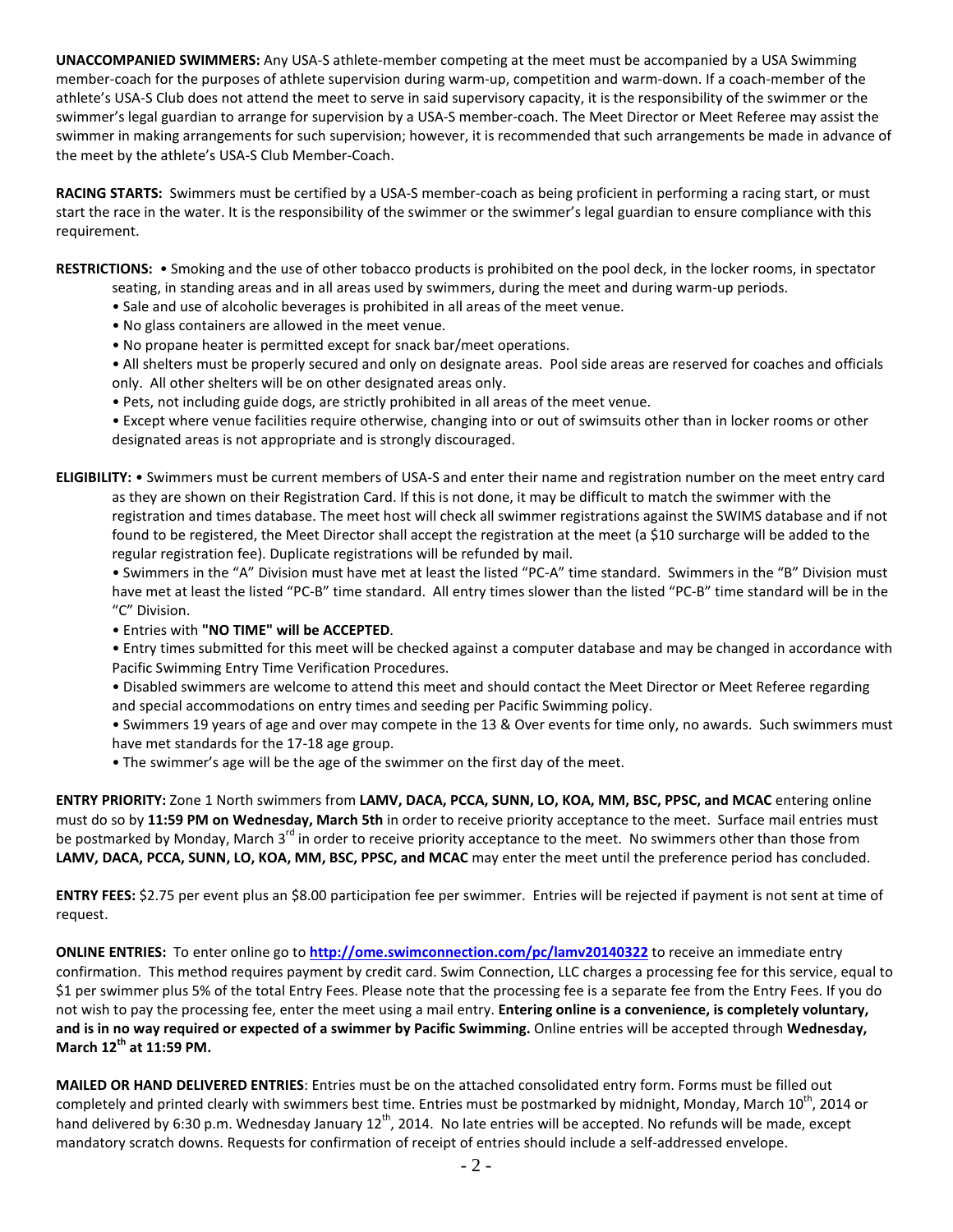**Make check payable to**: LAMV

**Mail entries to**: LAMV **Hand deliver entries to:** Meet Director P.O. Box 1269 876 Nantucket Ct. **Los Altos, CA 94023-11269 Sunnyvale, CA 94087** 

**CHECK-IN:** The meet will be deck seeded. Swimmers must check-in at the Clerk-of-Course. Close of check-in for all individual events shall be no more than 60 minutes before the estimated time of the start of the first heat of the event. No event shall be closed more than 30 minutes before the scheduled start of the session. Swimmers who do not check in will not be seeded and will not be seeded in that event.

**SCRATCHES:** Swimmers shall inform themselves of the meet starting time and shall report to the proper meet authorities promptly upon call. Any swimmers not reporting for or competing in an individual timed final event *shall not* be penalized.

**AWARDS:** Individual awards will be awarded in the A, B, and C division. Ribbons for First through Eighth place will be given to the following age groups: 8 & Under, 9-10, 11 – 12, 13 & Over. Swimmers 19 years of age and older will not receive awards. "A" time medals will be given to swimmers achieving a new "PC-A" time, regardless of place achieved in the event. Awards for swimmers 12 & Younger must be picked up at the meet by coaches at the end of each session. Awards will not be mailed.

**ADMISSION:** Free. A 2-day program will be available for \$5.00.

**REFRESHMENTS:** A snack bar will be available throughout the competition. Coaches and working deck officials will be provided lunch. Hospitality will serve refreshments to timers and volunteers.

**MISCELLANEOUS:** No overnight parking is allowed. Facilities will not be provided after meet hours. All participating teams are expected to provide lane timers based upon the number of swimmers registered to swim each day. Team timing lanes will be assigned and coaches will be notified of assignments during the week prior to the meet.

**MINIMUM OFFICIALS:** Teams must follow Zone 1 North rules for providing officials. Each team must provide officials for each session according to the number of swimmers entered in that session, following the table below. Teams that do not provide sufficient officials must provide coaches to act in the place of officials

| Club swimmers entered in session | <b>Trained and carded officials requested</b> |  |  |  |  |  |
|----------------------------------|-----------------------------------------------|--|--|--|--|--|
| $1 - 10$                         |                                               |  |  |  |  |  |
| $11 - 25$                        |                                               |  |  |  |  |  |
| 26-50                            |                                               |  |  |  |  |  |
| 51-75                            |                                               |  |  |  |  |  |
| 76-100                           |                                               |  |  |  |  |  |
| 100 or more                      | 5 (+1 for every additional 25                 |  |  |  |  |  |
|                                  | swimmers)                                     |  |  |  |  |  |

## **EVENT SUMMARY**

|        | <b>SATURDAY</b> |        |        | <b>SUNDAY</b> |          |        |           |  |  |
|--------|-----------------|--------|--------|---------------|----------|--------|-----------|--|--|
| 8 & UN | $9 - 10$        | 11-12  | 13-18  | 8 & UN        | $9 - 10$ | 11-12  | $13 - 18$ |  |  |
| 50 BK  | 100 FR          | 100 FR | 100 BK | 50 FR         | 100 BK   | 100 BK | 100 FR    |  |  |
| 25 BR  | 50 BR           | 50 BR  | 50 FL  | 25 FL         | 50 FL    | 50 FL  | 50 BR     |  |  |
| 50 FL  | 100 FL          | 100 FL | 100 BR | 50 BR         | 100 BR   | 100 BR | 100 FL    |  |  |
| 25 FR  | 50 BK           | 50 BK  | 50 FR  | 25 BK         | 50 FR    | 50 FR  | 50 BK     |  |  |
| 100 FR | 100 IM          | 100 IM | 200 FR | 100 IM        | 200 FR   | 200 FR | 100 BK    |  |  |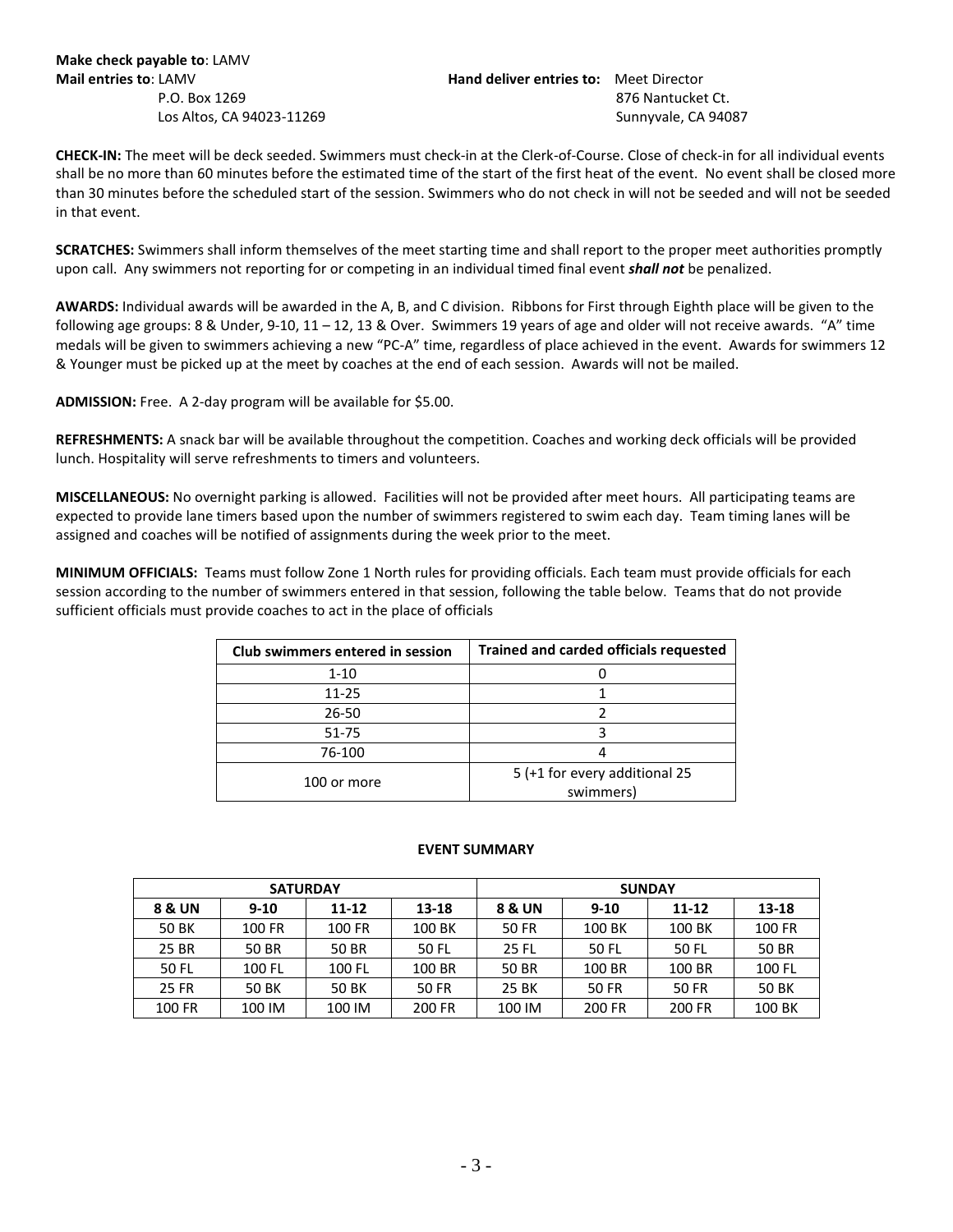## **EVENTS**

|                         | SATURDAY, March 22nd |                |         | SUNDAY, MARCH 23RD |
|-------------------------|----------------------|----------------|---------|--------------------|
|                         | <b>SESSION A</b>     |                |         | <b>SESSION A</b>   |
| GIRLS#                  | <b>EVENT</b>         | <b>BOYS#</b>   | GIRLS # | <b>EVENT</b>       |
| 1                       | 8 & U 50 BACK        | $\overline{2}$ | 41      | 8 & U 50 FREE      |
| 3                       | $9 - 10100$ FREE     | 4              | 43      | 9-10 100 BACK      |
| 5                       | 8 & U 25 BREAST      | 6              | 45      | 8 & U 25 FLY       |
| $\overline{\mathbf{z}}$ | 9-1050 BREAST        | 8              | 47      | $9 - 1050$ FLY     |
| 9                       | 8 & U 50 FLY         | 10             | 49      | 8 & U 50 BREAST    |
| 11                      | $9 - 10100$ FLY      | 12             | 51      | 9-10 100 BREAST    |
| 13                      | 8 & U 25 FREE        | 14             | 53      | 8 & U 25 BACK      |
| 15                      | $9 - 1050$ BACK      | 16             | 55      | $9 - 1050$ FREE    |
| 17                      | 8 & U 100 FREE       | 18             | 57      | 8 & U 100 IM       |
| 19                      | 13 & O 100 IM        | 20             | 59      | $9 - 10200$ FREE   |
|                         | <b>SESSION B</b>     |                |         | <b>SESSION B</b>   |
| 21                      | $11 - 12$ 100 BREE   | 22             | 61      | 11-12 100 BACK     |
| 23                      | 13 & O 100 BACK      | 24             | 63      | 13 & O 100 FREE    |
| 25                      | 11-12 50 BREAST      | 26             | 65      | $11 - 1250$ FLY    |
| 27                      | 13 & O 50 FLY        | 28             | 67      | 13 & O 50 BREAST   |
| 29                      | 11-12 100 FLY        | 30             | 69      | 11-12 100 BREAST   |
| 31                      | 13 & O 100 BREAST    | 32             | 71      | 13 & O 100 FLY     |
| 33                      | $11 - 1250$ BACK     | 34             | 73      | $11 - 1250$ FREE   |
| 35                      | 13 & O 50 FREE       | 36             | 75      | 13 & O 50 BACK     |
| 37                      | $11 - 12$ 100 IM     | 38             | 77      | $11 - 12200$ FREE  |
| 39                      | 13 & O 200 FREE      | 40             | 79      | 13 & O 100 IM      |

|                         | SATURDAY, March 22nd |                         |         | SUNDAY, MARCH 23RD |              |
|-------------------------|----------------------|-------------------------|---------|--------------------|--------------|
|                         | <b>SESSION A</b>     |                         |         | <b>SESSION A</b>   |              |
| GIRLS#                  | <b>EVENT</b>         | <b>BOYS#</b>            | GIRLS # | <b>EVENT</b>       | <b>BOYS#</b> |
| $\mathbf{1}$            | 8 & U 50 BACK        | $\overline{2}$          | 41      | 8 & U 50 FREE      | 42           |
| $\overline{\mathbf{3}}$ | $9 - 10100$ FREE     | $\overline{\mathbf{4}}$ | 43      | 9-10 100 BACK      | 44           |
| 5                       | 8 & U 25 BREAST      | 6                       | 45      | 8 & U 25 FLY       | 46           |
| $\overline{7}$          | $9 - 1050$ BREAST    | 8                       | 47      | $9 - 1050$ FLY     | 48           |
| 9                       | 8 & U 50 FLY         | 10                      | 49      | 8 & U 50 BREAST    | 50           |
| 11                      | $9 - 10100$ FLY      | 12                      | 51      | 9-10 100 BREAST    | 52           |
| 13                      | 8 & U 25 FREE        | 14                      | 53      | 8 & U 25 BACK      | 54           |
| 15                      | $9 - 1050$ BACK      | 16                      | 55      | $9 - 1050$ FREE    | 56           |
| 17                      | 8 & U 100 FREE       | 18                      | 57      | 8 & U 100 IM       | 58           |
| 19                      | 13 & O 100 IM        | 20                      | 59      | $9 - 10200$ FREE   | 60           |
|                         | <b>SESSION B</b>     |                         |         | <b>SESSION B</b>   |              |
| 21                      | $11 - 12$ 100 BREE   | 22                      | 61      | 11-12 100 BACK     | 62           |
| 23                      | 13 & O 100 BACK      | 24                      | 63      | 13 & O 100 FREE    | 64           |
| 25                      | 11-12 50 BREAST      | 26                      | 65      | $11 - 1250$ FLY    | 66           |
| 27                      | 13 & O 50 FLY        | 28                      | 67      | 13 & O 50 BREAST   | 68           |
| 29                      | $11 - 12$ 100 FLY    | 30                      | 69      | 11-12 100 BREAST   | 70           |
| 31                      | 13 & O 100 BREAST    | 32                      | 71      | 13 & O 100 FLY     | 72           |
| 33                      | 11-12 50 BACK        | 34                      | 73      | $11 - 1250$ FREE   | 74           |
| 35                      | 13 & O 50 FREE       | 36                      | 75      | 13 & O 50 BACK     | 76           |
| 37                      | $11 - 12100$ IM      | 38                      | 77      | $11 - 12200$ FREE  | 78           |
| 39                      | 13 & O 200 FREE      | 40                      | 79      | 13 & O 100 IM      | 80           |

Use the following URL to find the time standards:<http://www.pacswim.org/swim-meet-times/standards>